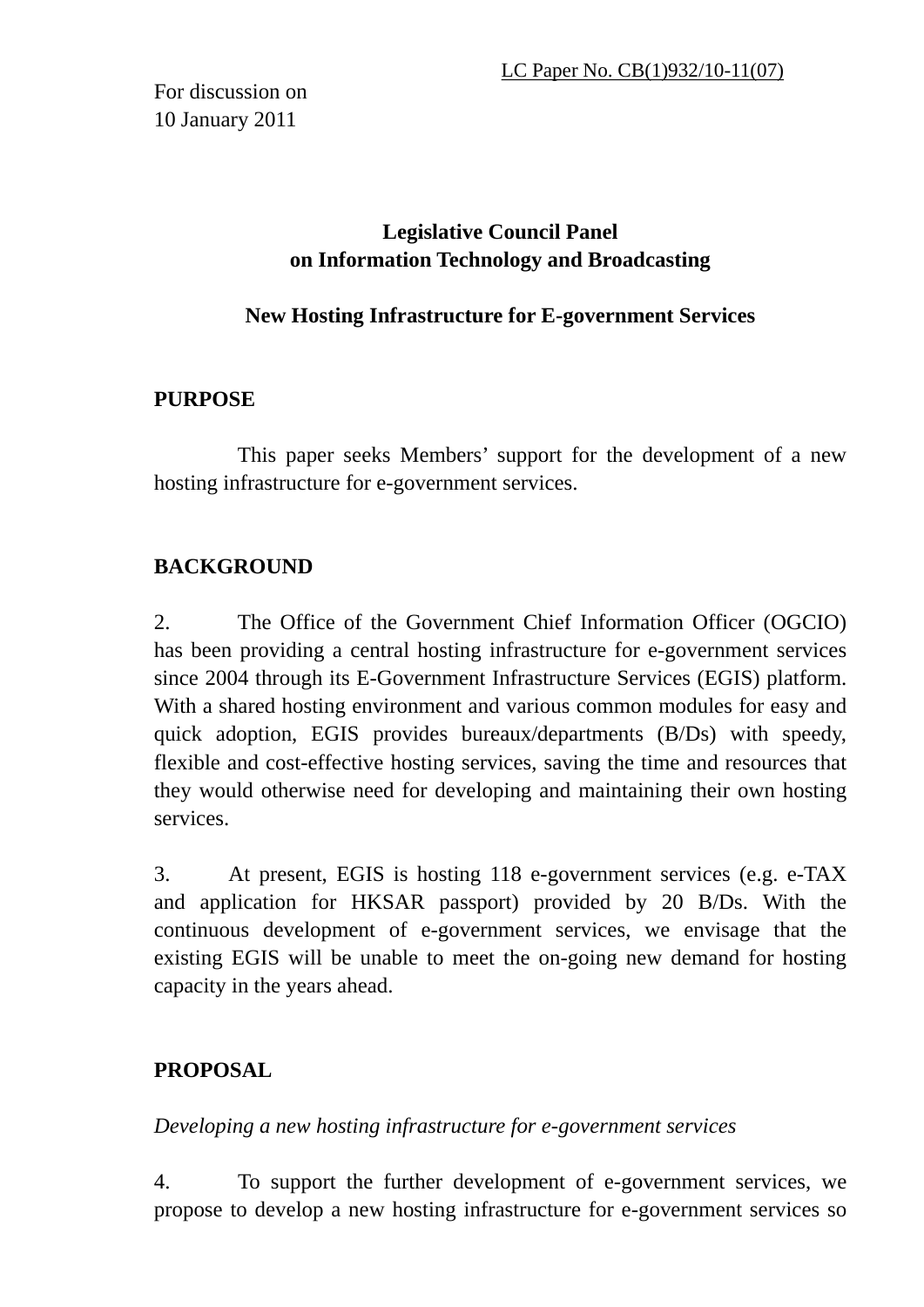that we can meet the anticipated demand for hosting services from B/Ds more efficiently and effectively. We estimate that the new hosting infrastructure, when fully developed, will be able to host 100 additional e-government services on top of the 118 e-government services currently hosted by EGIS.

5. With the adoption of new technologies, the proposed hosting infrastructure will achieve a higher hosting sharing ratio (i.e. hosting more e-government services given the same capacity), shorter configuration time and more dynamic capacity allocation to deal with increases in demand. We will also equip the proposed central hosting infrastructure with energy-efficient servers so that we may double our hosting capacity without consuming more electricity.

## *Progressive development in response to demand*

6. With the scalable design of the proposed new hosting infrastructure, we will increase the hosting capacity progressively in the coming five years having regard to the actual demand by B/Ds in delivering their e-government services. With this on-demand incremental approach, we will be able to match capacity building with capacity utilisation as closely as possible.

7. Assuming project commencement in April 2011, the new platform should be able to host 20 additional e-government services by October 2012. Between October 2012 and March 2015, we will be able to scale up the hosting capacity progressively to host another 80 new e-government services. The existing 118 e-government services hosted by EGIS will also be gradually migrated to the new hosting platform as and when the EGIS equipment becomes aged or uneconomical to maintain. The pace of capacity building between October 2012 and March 2015 will depend on the actual demand by B/Ds in delivering new e-government services as well as the gradual migration of existing e-services from EGIS.

# **POTENTIAL BENEFITS**

## *Meeting on-going demand from B/Ds*

8. With its just-in-time provision of hosting capacity and round-the-clock monitoring and support, EGIS is a flexible, reliable and secure hosting platform for B/Ds providing e-government services. Since its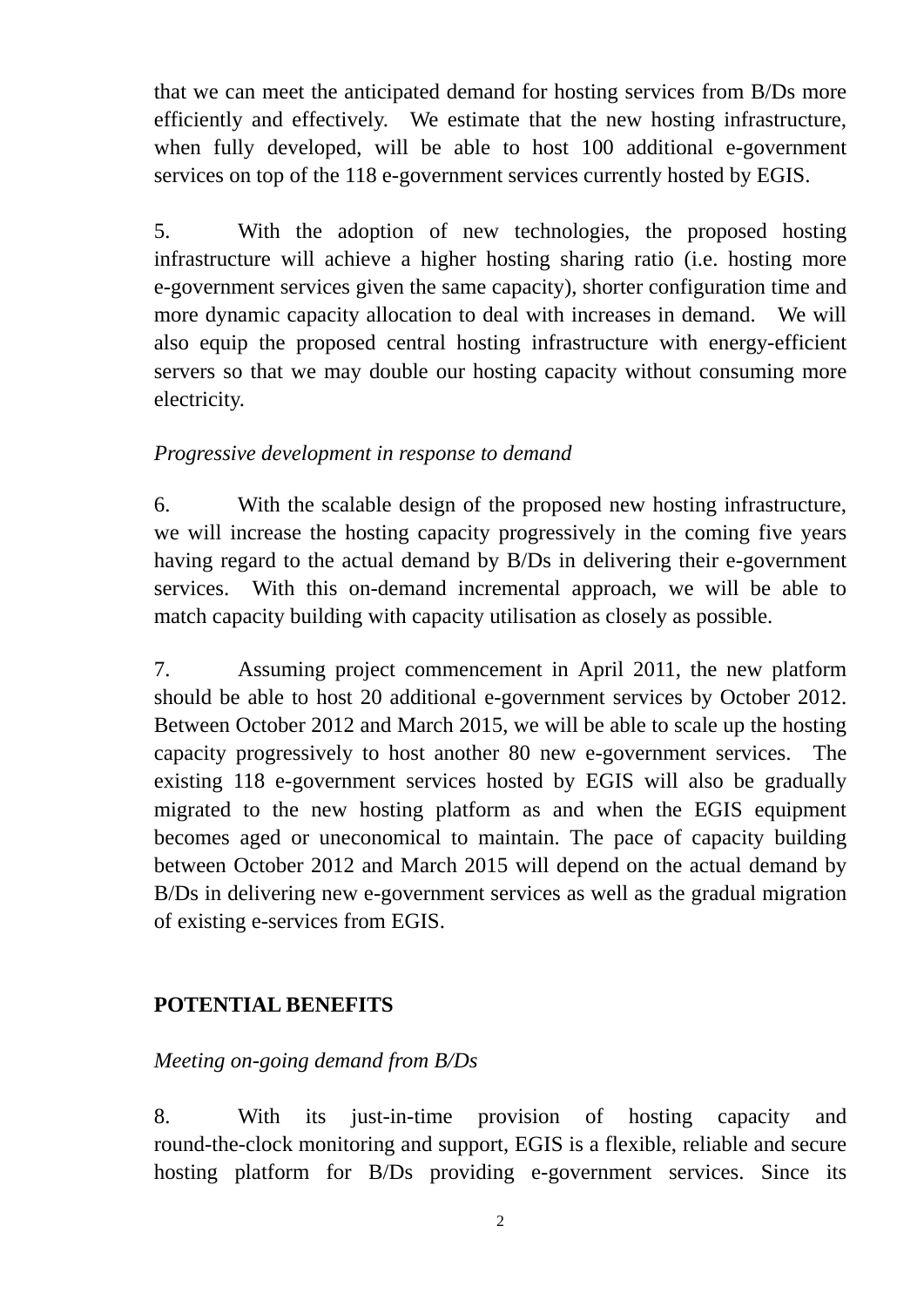development in 2004, the number of e-government services hosted by EGIS has increased rapidly from six to 118 at present. With the continuous development of e-government, B/Ds will not only be expected to enhance their existing e-services, but will also continue to introduce new e-services (e.g. mobile public services) to meet the public's needs and expectations. The proposed new hosting infrastructure will provide strong support for B/Ds in their further pursuit of e-government initiatives.

### *Saving cost and time*

9. Without a central hosting infrastructure for e-government services, B/Ds will have to develop or acquire hosting services by themselves individually. That would be more costly than hosting services provided centrally because of the lack of capacity sharing and economy of scale among different B/Ds. Assuming that 100 new e-government services are to be introduced in the coming five years, there would be a potential saving of \$260 million in the overall capital expenditure if they are to be centrally hosted under our proposed new infrastructure.

10. Apart from capital expenditure, the administrative overheads incurred by maintaining a hosting infrastructure can be a disproportionate burden for B/Ds, particularly those providing smaller-scale e-government services. It is therefore more cost-effective for OGCIO to centrally maintain a shared hosting infrastructure for B/Ds. With a centrally-managed hosting infrastructure, B/Ds can enjoy hosting service with minimal administrative cost. Besides, a readily available central hosting infrastructure could significantly reduce the lead time for introducing new e-government services by 4 to 9 months.

## **FUNDING PROPOSAL**

#### *Non-recurrent expenditure*

11. We plan to seek the approval from the Finance Committee for a non-recurrent provision of \$135 million over a four-year period from 2011-12 to 2014-15 under Capital Works Reserve Fund Head 710 for acquiring hardware, software and professional services to support the development of the proposed new hosting infrastructure. The indicative cost breakdown is as follows –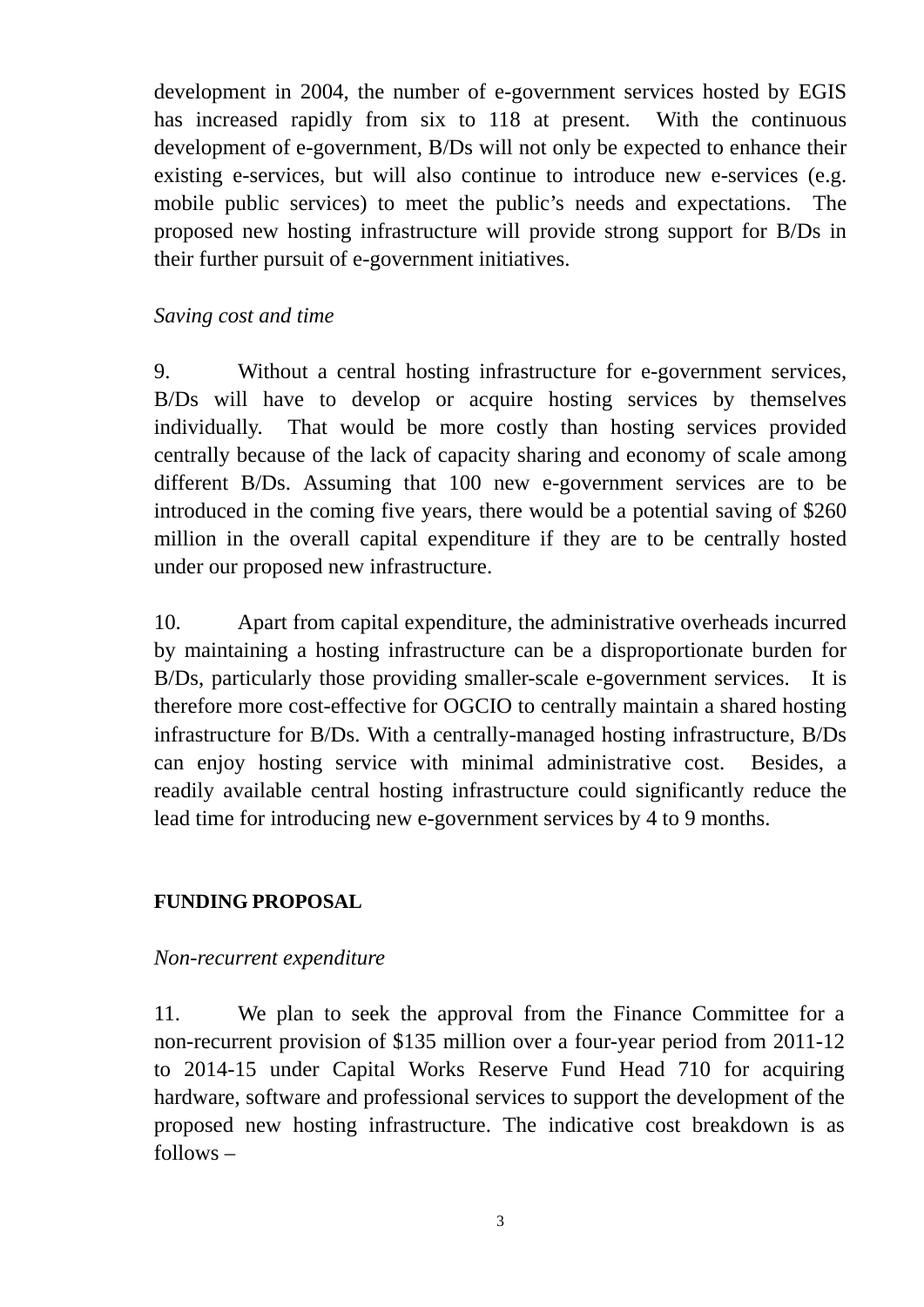|     |                                              | \$ million |
|-----|----------------------------------------------|------------|
| (a) | Hardware and software                        | 74.20      |
| (b) | System development and operation<br>services | 25.50      |
| (c) | System implementation service                | 23.00      |
| (d) | Contingency                                  | 12.30      |
|     | Total                                        | 135.00     |

12. On paragraph 11(a), the estimate of \$74.20 million is for the acquisition of hardware (e.g. servers and network equipment), software (e.g. server and network software) and related facilities (e.g. back-up devices) for the implementation of the new hosting infrastructure.

13. On paragraph 11(b), the estimate of \$25.50 million is for the acquisition of services from service providers and contract IT professional staff to develop and set up the infrastructure.

14. On paragraph 11(c), the estimate of \$23.00 million is for the acquisition of services from service providers and contract IT professional staff to implement shared common services (e.g. payment services) and provide advisory services to B/Ds.

15. On paragraph 11(d), the expenditure of \$12.30 million represents about 10% contingency on the cost items set out in paragraphs 11(a) to (c) above.

## *Other non-recurrent expenditure*

16. The development of the proposed new hosting infrastructure will also entail a total non-recurrent staff cost of \$23.57 million for planning and overseeing the implementation of the infrastructure, advising and liaising with potential user B/Ds, as well as overseeing the performance of service providers. OGCIO will absorb the non-recurrent staff cost with existing resources.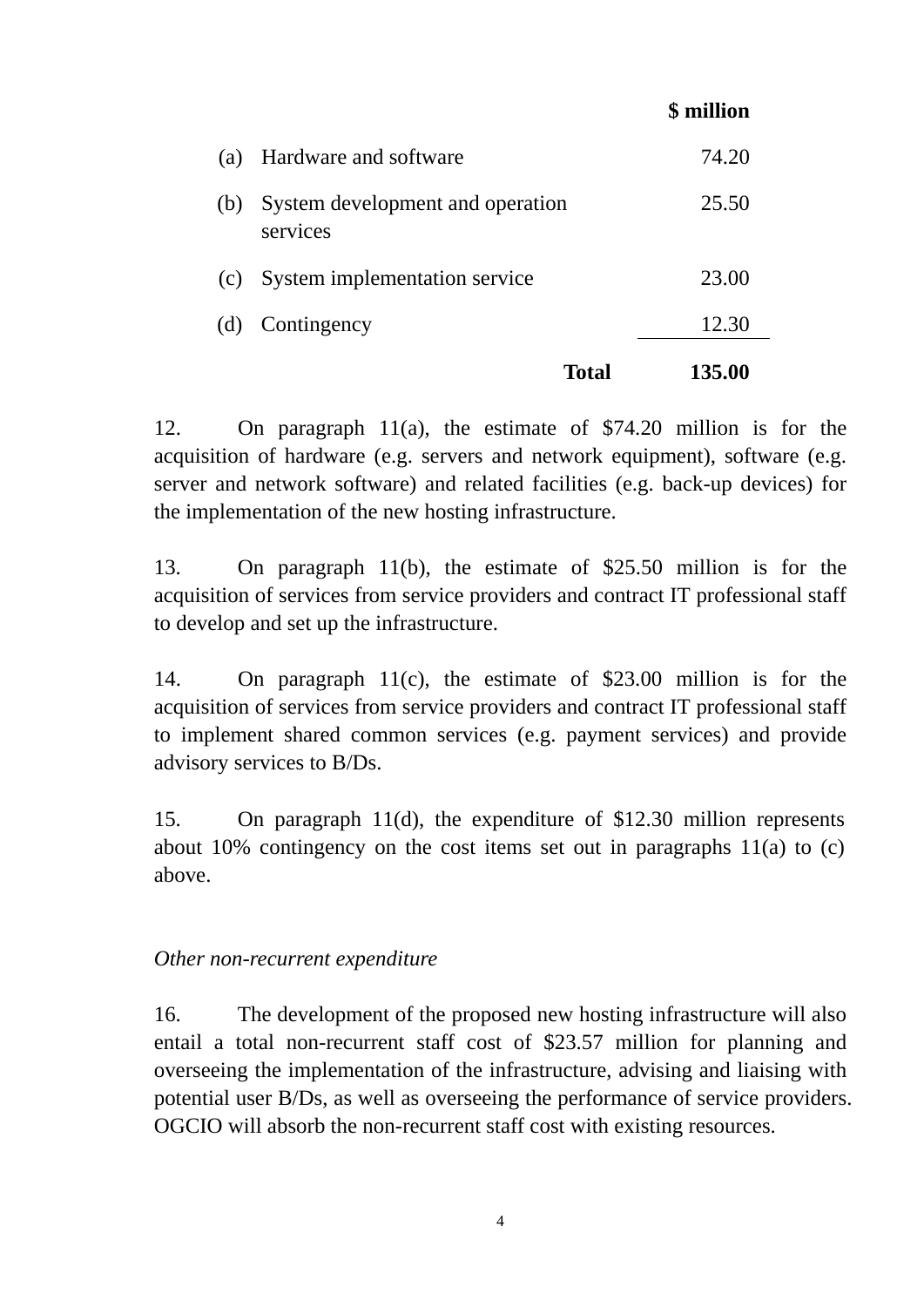*Recurrent expenditure* 

17. The operation of the proposed new hosting infrastructure will incur expenses on hardware and software maintenance starting from 2012-13, which is estimated to be \$4.3 million, and will gradually increase to \$10.3 million and \$13.3 million in 2013-14 and 2014-15 respectively. Starting from 2015-16, on top of the hardware and software maintenance, professional on-going support services will also be engaged and the annual recurrent expenditure will rise to \$30 million.

18. In addition, an estimated cost of \$6.05 million will be incurred from 2012-13 onwards to cover the recurrent staff efforts required for providing on-going governance, administration and support services to the new infrastructure.

19. OGCIO will absorb the above-mentioned recurrent expenditure with existing resources. The recurrent cost will be partly offset by the savings in the maintenance expenses for the aging equipment to be phased out by the gradual migration of e-government services from the existing EGIS platform to the proposed new hosting infrastructure.

# **IMPLEMENTATION PLAN**

20. We plan to launch the proposed new hosting infrastructure by phases starting from late 2012 with a view to gradually increasing its capacity to take over the 118 e-government services currently hosted by EGIS, and to provide capacity for hosting another 100 new e-government services by early 2015.

21. The proposed implementation plan is as follows –

| <b>Activity</b>                                                                         | <b>Timing</b>             |
|-----------------------------------------------------------------------------------------|---------------------------|
| Procurement of hardware,<br>software and professional<br>services for development stage | April to December 2011    |
| Implementation of new hosting<br>infrastructure for development<br>stage                | January to September 2012 |